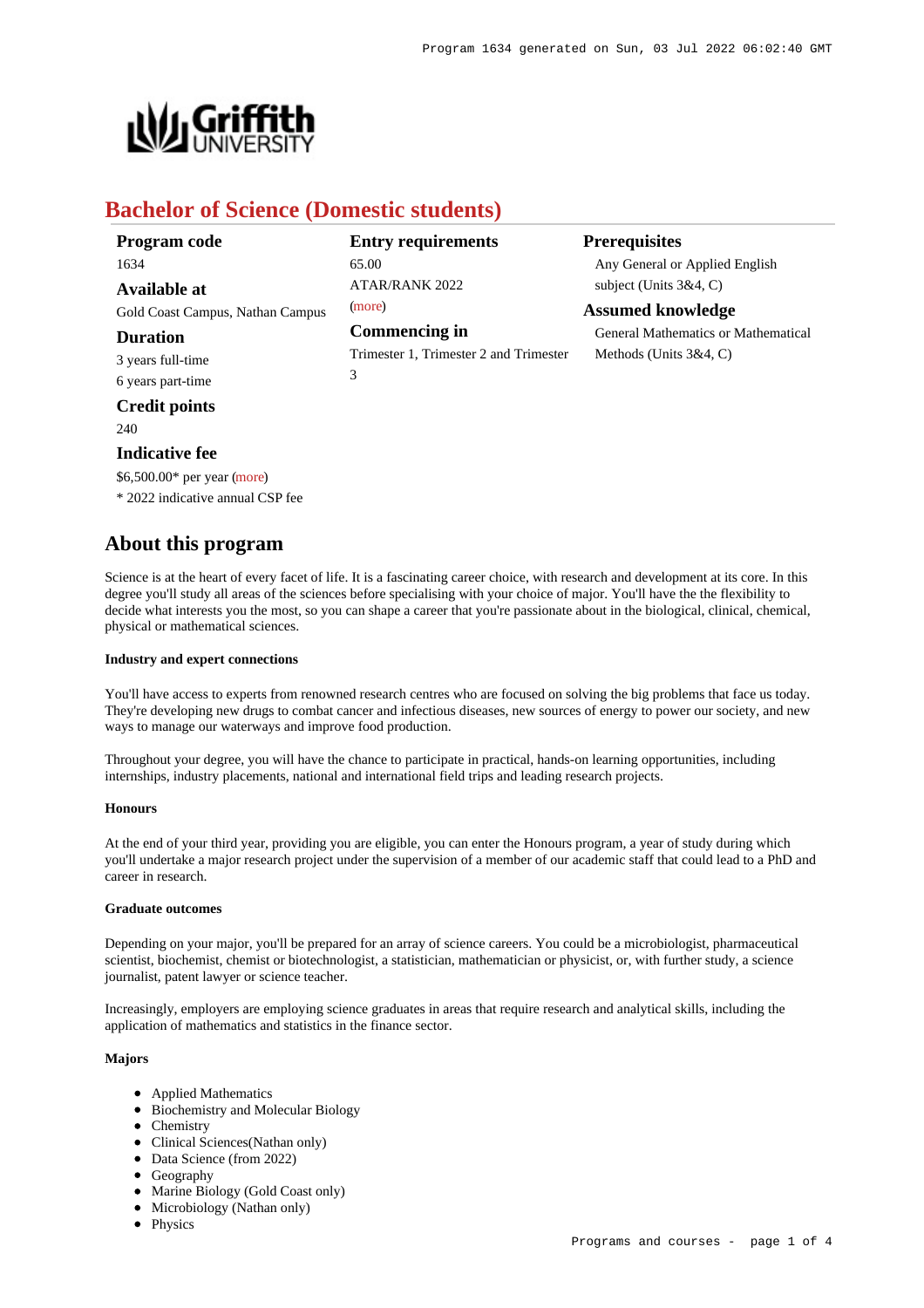- Wildlife Biology
- Archaeology (Nathan only) (from 2021)

#### **Flexibility**

Take control of your time - This degree has intakes in Trimester 1, 2 and 3. So, whenever you're ready to study, we're ready to get you started.

#### **Global mobility**

An array of inspiring overseas study opportunities, ranging from a few weeks to a year, are available for students in this degree. Find out more about [going global at Griffith](https://www.griffith.edu.au/go-global).

## [My attendance during the program](https://www148.griffith.edu.au/programs-courses/Program/1634/Overview/#attendance)

## **Attendance information**

The Bachelor of Science is offered full-time and part-time on-campus.

As a full-time student you will generally attend 15-25 hours of scheduled classes per week throughout the trimester. Classes may be scheduled during the day and evening throughout the week.

#### **Studying amid COVID-19**

The University's Mandatory COVID-19 Vaccination or Testing policy is under review and consultation and will be suspended from 14/4/2022. Please visit [Studying amid COVID-19](https://www.griffith.edu.au/coronavirus/studying-amid-covid-19) for more information.

#### **Student Income Support**

To be classed as a full-time student, you are required to enrol in a minimum number of credit points each standard study period. The minimum credit points for full-time enrolment in this program is 30 credit points.

Trimester 1 and Trimester 2 are deemed standard study periods. As Trimester 3 is a non-standard study period, continuing students moving from one year to the next will not be required to study during this trimester to be eligible for student income support.

Domestic students who commence in Trimester 3 may be eligible for student income support from the onset of study provided they are enrolled full-time in this study period.

Please refer to the [Australian Government website](https://www.humanservices.gov.au/customer/dhs/centrelink) for more details.

#### **Work-integrated learning**

Work-integrated learning activities integrate theoretical learning with its application in the workplace. The inclusion of workintegrated learning activities in this degree program demonstrates Griffith's commitment to preparing its graduates for success in their working life.

This program has incorporated workplace-authentic practical activities, undertaken in the field or laboratory, or actual workintegrated learning as an integral component of the capstone course, providing opportunity for students to complete their studies in an industry placement, as part of a formal Research Centre or as a working member of a research group.

## [My career opportunities](https://www148.griffith.edu.au/programs-courses/Program/1634/Overview/#opportunities)

**My career opportunities**

#### **Key employment sectors\***

- **•** Environment
- Pharmaceutical
- Biomedicine

#### **Potential job outcomes**

- Environment consultant
- Environmental scientist
- Microbiologist
- Pharmaceutical scientist
- Biotechnologist
- Physicist

You may also choose to undertake a fourth-year research Honours degree that can lead to a PhD and a fulfilling career in research.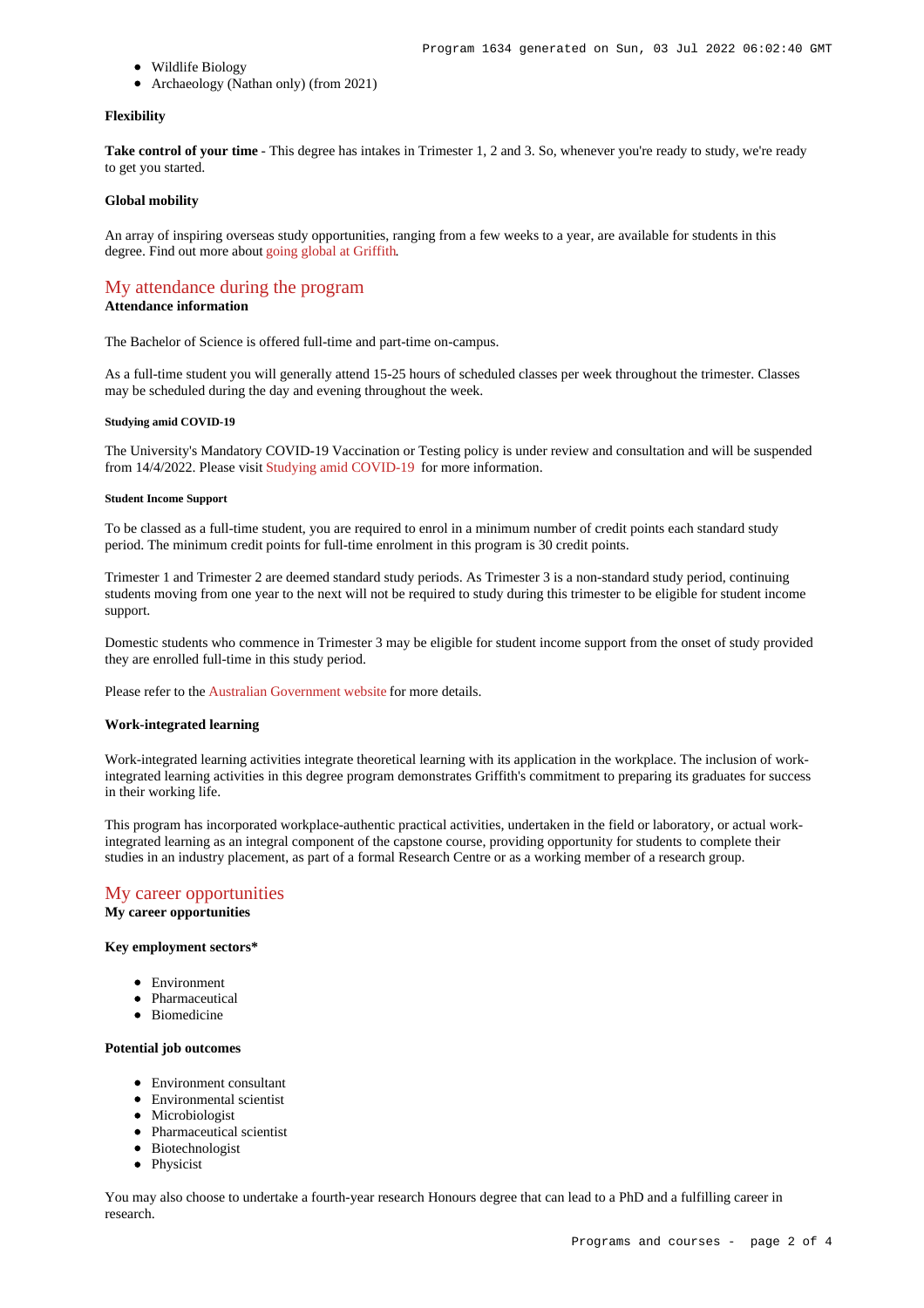## [Program accreditation](https://www148.griffith.edu.au/programs-courses/Program/1634/Overview/#accreditation)

## **Program accreditation**

Accreditation will vary depending upon your choice of major:

- Chemistry is accredited by the [Royal Australian Chemical Institute](https://www.raci.org.au/).
- Physics is accredited by the [Australian Institute of Physics](http://www.aip.org.au/info/).

# [Professional recognition](https://www148.griffith.edu.au/programs-courses/Program/1634/Overview/#recognition)

## **Professional recognition**

As a graduate of the Bachelor of Science, you will (depending upon your major) be eligible for membership of the following professional bodies:

- **Aushiotech Limited**
- [Australian Mathematical Society](http://www.austms.org.au/)
- [Australian and New Zealand Society for Cell and Development Biology](http://www.anzscdb.org/)
- [Australian Institute of Food Science and Technology](http://www.aifst.asn.au/)
- [Australian Society for Biochemistry and Molecular Biology](https://www.asbmb.org.au/)
- [Australian Society for Medical Research](http://www.asmr.org.au/)
- [Australian Society of Plant Scientists](http://www.asps.org.au/)
- [Royal Australian Chemical Institute](https://www.raci.org.au/)
- [Australian Institute of Physics](http://www.aip.org.au/info/)

## [What are the fees?](https://www148.griffith.edu.au/programs-courses/Program/1634/Overview/#fees)

## **Commonwealth supported students**

- The fee is indicative of an annual full-time load (80 credit points) in a program categorized to one of the Australian Government's broad discipline areas (student contribution bands). A student's actual annual fee may vary in accordance with his or her choice of majors and electives. The Australian Government sets [student contribution](http://studyassist.gov.au/sites/studyassist/helppayingmyfees/csps/pages/student-contribution-amounts) [amounts](http://studyassist.gov.au/sites/studyassist/helppayingmyfees/csps/pages/student-contribution-amounts) on an annual basis.
- Find out more...

#### **Fee-paying undergraduate (domestic) students**

These fees are only applicable to domestic students who are not Commonwealth supported including:

- Full-fee paying domestic students who commenced their program prior to 2009.
- International students who have been approved to pay domestic tuition fees after obtaining Australian or New Zealand citizenship or permanent residency or a permanent humanitarian visa and who have not obtained a Commonwealth supported place.

### **Tuition fees**

- A fee-paying undergraduate student pays tuition fees.
- Students are liable for tuition fees for the courses they are enrolled in as at the census date.
- The tuition fee is charged according to the approved program fee for the trimester in which the student is enrolled.
- Find out more.

#### **FEE-HELP**

Eligible undergraduate fee-paying students may defer their tuition fees by taking out a FEE-HELP loan which is part of the Higher Education Loan Program (HELP). Payment of the loan is via the taxation system when income reaches a specified level.

[Higher Education Loan Program \(HELP\)](http://www.griffith.edu.au/fees-charges/help-loans)

#### **Further information**

- [Calculating tuition fees](https://www.griffith.edu.au/fees-charges/domestic-students/calculating-tuition-fees)
- [Fees and Charges Policy:](http://policies.griffith.edu.au/pdf/Fees and Charges Policy.pdf)
	- Schedule E Fees for Undergraduate Students (Non-international)
- [Financial help and support](https://www.griffith.edu.au/welfare)

## **Additional fee information**

#### **Additional costs**